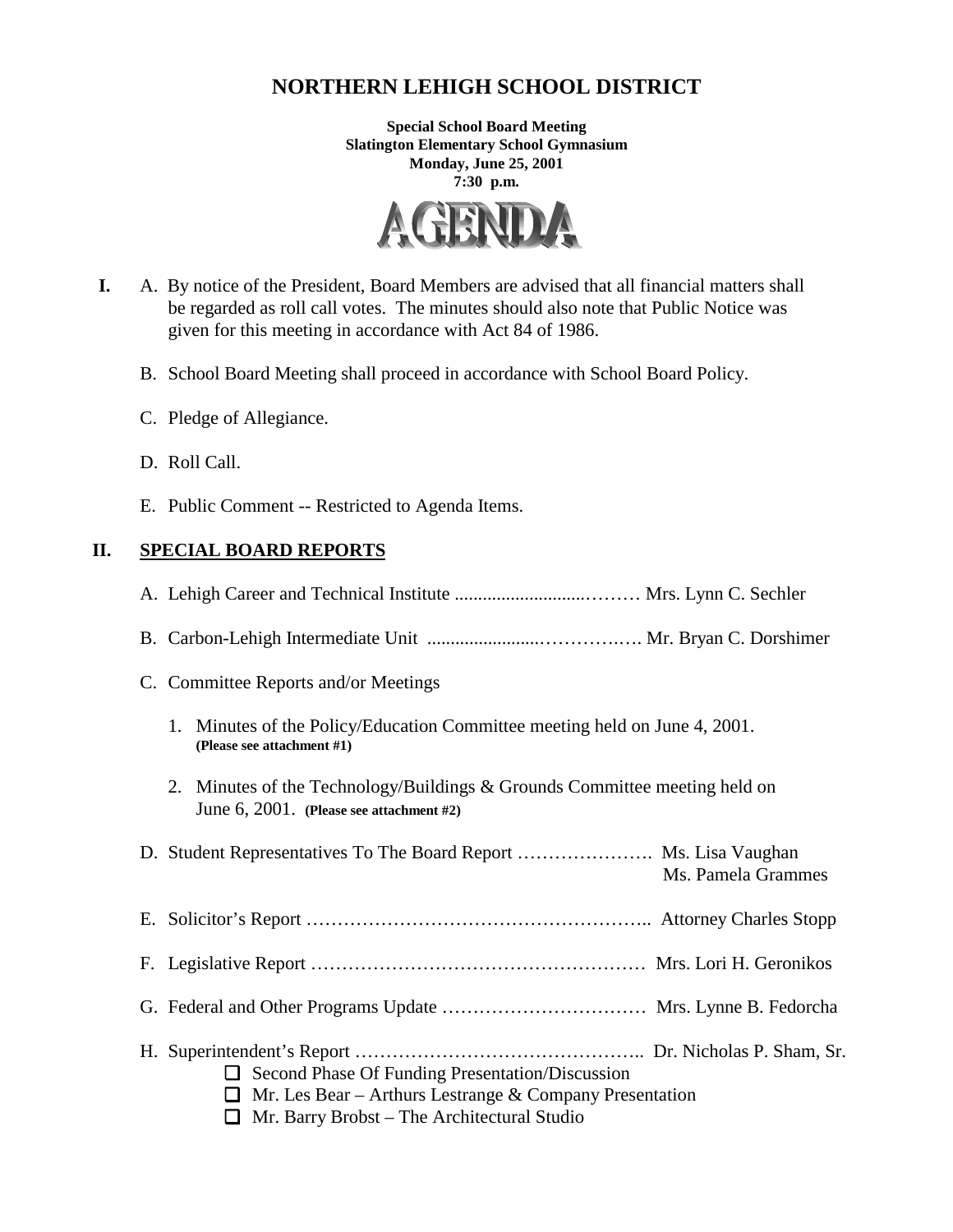- ❏ Lisa Vaughan Appreciation Award
- ❏ Robert Kern Senior High Student Council Advisor **(Please see attachment #3)**
- I. Executive Work Session will be held beginning at 7:00 p.m. in the Superintendent's Office.

### **III. PERSONNEL**

#### A. Rescind Motion

Approve to rescind the June 14, 2001 motion approving an effective departure date of August 2, 2001 for Dr. Brian Gessner, high school principal.

#### B. Resignations

1. Administrative

Accept the resignation of Dr. Brian Gessner from his position as high school principal, effective July 8, 2001 and approve to compensate him for all accrued and unused vacation and personal days. **(Board Members Please See Attachment #4)**

2. Non-Instructional

Accept the resignation of Donna Heffernan, Title I Aide in the Peters Elementary School, effective June 8, 2001.

#### B. Abolish Non-Instructional Position And Employee

In accordance with School Board Policy #511, approve to abolish the position of Transportation Coordinator for the district and move those responsibilities into the realm of the Director of Buildings and Grounds. As a result of this abolishment, the last day of employment for Marie Logue, Transportation Coordinator, will be June 30, 2001.

#### C. Uncompensated Leave

Approve the request of Jacqueline Sham, Slatington Elementary third grade teacher, to take an uncompensated leave from her teaching position for the first semester of the 2001-2002 school year in accordance with School Board Policy #439. **(Board members please see attachment #5)**

D. Appoint Athletic Director

Approve to employ Mr. Glenn Rissmiller to the position of Athletic Director for the 2001-2002 school year. Mr. Rissmiller's stipend for the 2001-2002 school year will be determined when the 2001-2002 Auxiliary Salary Schedule is approved.

# **IV. POLICY**

A. Approve the Northern Lehigh High School Student Activities Fund Statement for the month of April 2001. **(Please see attachment #6)**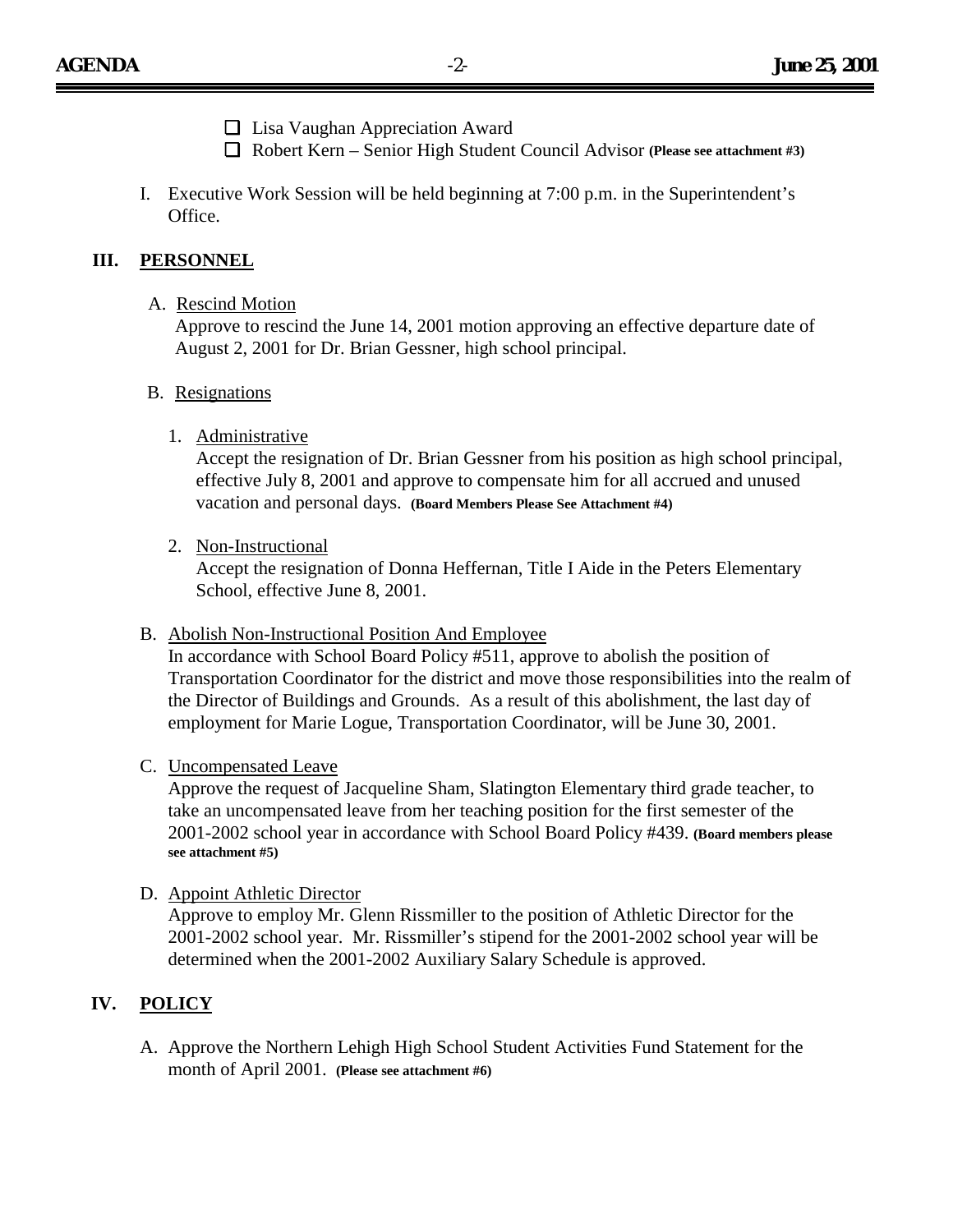### B. Conferences Approved With Board's Authorization

- 1. Approve the request of Sharon Williams, elementary librarian, to attend the annual ACCESS PA conference in Allentown on September 20, 2001. Expenses for this conference include \$31.00 for registration, \$360.00 (\$180.00 for each elementary school) for project fees, for a total of \$391.00 plus the cost of a substitute teacher for one day. This request has been included in the 2001-2002 Peters and Slatington Elementary library budgets.
- 2. Approve the request of Kristie Croll, high school special education teacher, to attend the Project Care, SAP Training conference in Bethlehem from June 26-29, 2001. Expenses include \$350.00 for registration and will be paid for through Drug Free monies.
- 3. Approve the request of Betsy Vasquez, Peters Elementary special education teacher, to attend a Wilson Language Training conference in Allentown on July 16 & 17, 2001. Expenses for the conference include \$195.00 for registration and will be paid for through IDEA funds.

# **V. CURRICULUM AND INSTRUCTION**

A. Authorize proper officials to ratify a contractual agreement between the Northern Lehigh School District and the Carbon Lehigh Intermediate Unit #21 to continue the Driver Education Program in our district, effective July 1, 2001 through June 30, 2002. **(Please see attachment #7)**

## **VI. OLD BUSINESS**

## **VII. NEW BUSINESS**

A. Mrs. Lori Geronikos has applied for the Federal Relations Network. If approved by the Pennsylvania School Boards Association Executive Board to attend the Federal Relations Network Conference in Washington, DC from February 3-5, 2002, Mrs. Geronikos is requesting reimbursement for costs, estimated to be \$405.00 plus meals and transportation. At this conference she will be given time to lobby for federal funds. This is a one-year commitment beginning in September 2001.

# **VIII. FINANCIAL**

- A. Approve the Arthurs Lestrange Cash Management Portfolio Summary for the month of May 2001. **(Please see attachment #8)**
- B. Approve to have Construction Account bills paid on July 2, 2001. **(Please see attachment #9)**
- C. Approve payment of Capital Reserve #1 bills. **(Please see attachment #10)**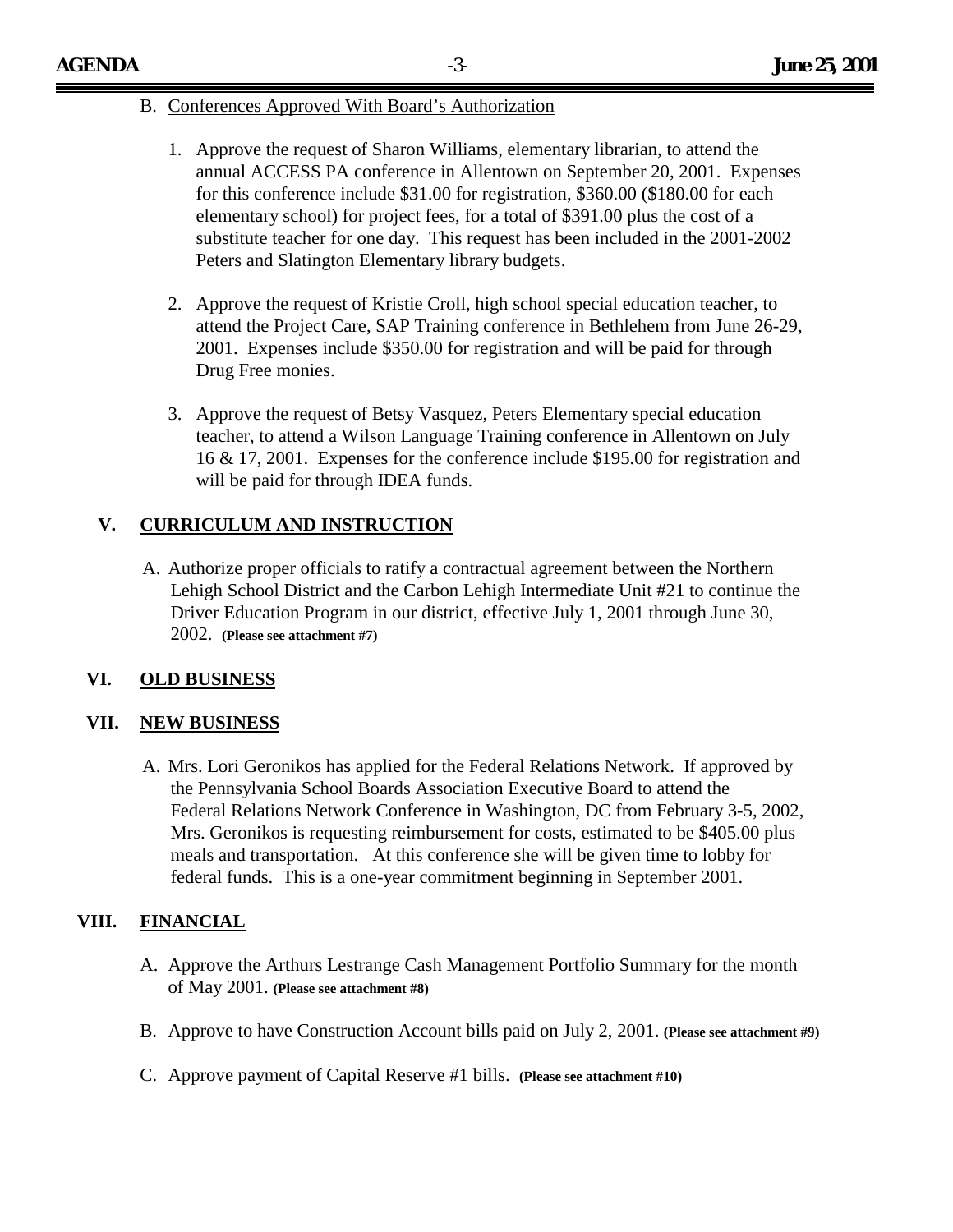- D. Approve the purchase of cafeteria equipment at a cost of \$31,978.53 from Singer Equipment Company. These items would be purchased under the current PA State Contract No. 7350-05. Money for this purchase would come from the "moveable fixtures & equipment" portion of the high school project. **(Please see attachment #11)**
- E. Approve the purchase of various items of furniture at a cost of \$36,340.30 from Roberts & Meck, Inc. These items would be purchased under the current PA State Contract No. 7105-05. Money for this purchase would come from the "moveable fixtures & equipment" portion of the high school project. **(Please see attachment #12)**
- F. Approve the purchase of library furniture for the senior high school at a cost of \$13,531.00 from Roberts & Meck, Inc. These items would be purchased under the current PA State Contract No. 7105-05. Money for this purchase would come from the "moveable fixtures  $\&$ equipment" portion of the high school project. **(Please see attachment #13)**
- G. Change Order

Approve to authorize a change order request for brick repairs at the senior high school for brick replacements as per **attachment #14** for a total cost of \$2692.00.

- H. Approve the recommendation of the Technology/Buildings and Grounds Committee to authorize the Superintendent and Director of Buildings and Grounds to approve change orders up to \$10,000.00 to allow work to be accomplished without interruption, when necessary, between school board meetings.
- I. Approve the appointment of Statewide Tax Recovery as the delinquent per capita tax collector for the district for the fiscal year 2001.
- J. Next Day Hardware Maintenance Program Approve the renewal of a one-year Next Day Hardware Maintenance Program through Nortel Networks at a cost of \$8520, a decrease of \$1390, effective July 1, 2001 and ending on June 30, 2002. **(Please see attachment #15)**
- K. Renew the travel and accident insurance policy for the 2001-2002 school year with Aon Consulting. This renewal is with the same company as last year, and the \$500 yearly premium is with no increase.
- L. Refund \$101.85 of the 2000-2001school property taxes to the following individual due to assessed value being reduced from \$25,400 to \$14,900. The value was reduced due to fire damage on April 1, 2001. **(Please see attachment #16**).

Heather Lynn Kimak 436 West South Street Slatington, PA 18080-1723 Tax Parcel ID 18-02-B06SE3A-025-003 Borough of Slatington

M. Approve the recommendation of the Business Manager to use up to \$60,000 of cafeteria